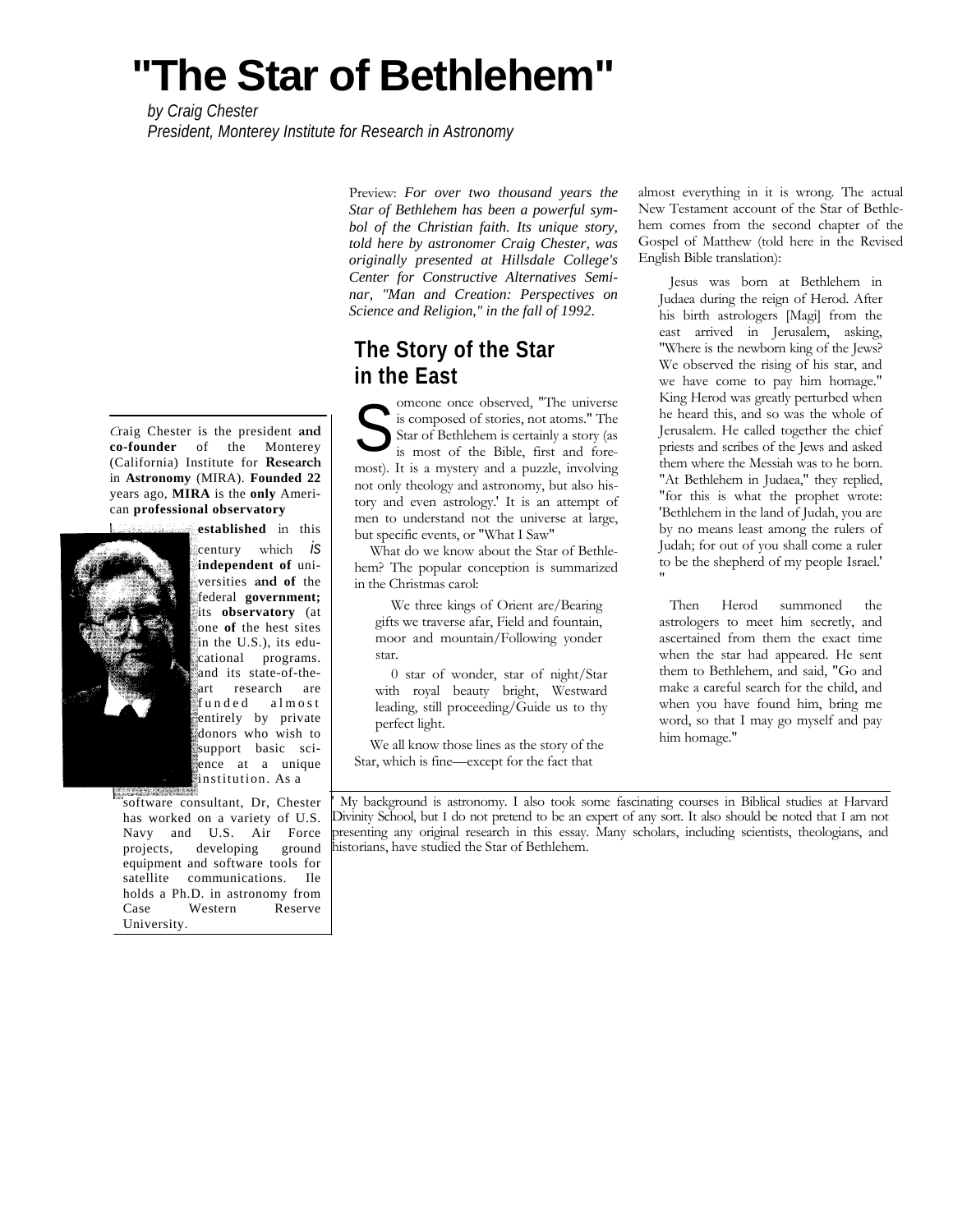#### IMPRIMIS

After hearing what the king had to say they set out; there before them was the star they had seen rising, and it went ahead of them until it stopped above the place where the child lay. They were overjoyed at the sight of it and, entering the house, they saw the child with Mary his mother and bowed low in homage to him; they opened their treasure chests and presented gifts to him: gold, frankincense, and myrrh. Then they returned to their own country by another route, for they had been warned in a dream not to go back to Herod.

What is your initial reaction to this story? It seems to me that it is not a fabulous tale. That is, it does not conjure up fantastic details or images, and it is told in a rather mundane fashion, not at all like a fable. It is also the only account we have of it in our Bible. Later, various non-canonical sources did elaborate on it. Books like the Protevangelium of James and an epistle of Ignatius say this star was the brightest star in the sky, brighter than all other stars combined, even including the sun and the moon, which bowed down before it. But Matthew is very matter-of-fact.'

## **The Historical Perspective**

o understand this story, we must view it in the context of

its time. Who were these Magi? Where did they come from? Magi is the plural of Magus, the root of our word magic; "court astrologer" is probably the best translation. "Wise men" is also a good term, descriptive of the esteem in which they were widely held. The group of Magi in question (it is the Christmas carol, not Matthew, that refers to three of them) came "from the east." They might have been Zoroastrians, Medes, Persians, Arabs, or even Jews. They served as court advisors, making forecasts and predictions for their royal patrons based on their study of the stars, about which they were quite knowledgeable. Magi often wandered from court to court, and it was not unusual for them to cover great distances in order to attend the birth or crowning of a

Roman monk Dionysius Exiguus in the year 525 A.D., long after the fact. Scholars writing in the first and second centuries A.D. asserted that Jesus was born between what we now call 4 B.C. and 1 B.C. They were living much closer to the event and had access to thousands of historical records in many excellent libraries, and their opinions probably should be given much more weight than has been common.

How about the time of the year? The best clue is a passage in the Book of Luke:

> And there were in the same country shepherds abiding in the fields, keeping watch over their flock by night.

If the reference to "fields" is accurate not pastures or holding pens—we might guess at a date in late summer or early fall, for it was customary for farmers to allow sheep and cattle to graze the stubble in the fields following the harvest. This clue is<br>suggestive, but hardly but hardly definitive.

One difficulty in seeking a precise date is the fact that Matthew reports two separate sightings, possibly separated by a substantial time. First, the Magi saw the Star rising *en anatole,* best translated as "rising in the east," the ancient technical term for an acronical rising, when an object rises at sunset and is visible all night. After they come to Jerusalem—we

do not know how long that took, and there is no indication that the Star was in any way involved with the journey—they see the Star again as they travel the few miles to Bethlehem:

There before them was the star they had seen rising, and it went ahead of them until it stopped above the place where the child lay.

There was no need for a bright or supernatural guiding light to find Bethlehem from Jerusalem; it lies just five miles south

2 It has been suggested that this is a commentary by Matthew, always fond of referring to Old Testament prophecies, on Balaam's oracle in the Book of Numbers that "a star shall come forth out of Jacob and a scepter shall rise out of Israel." It would be uncharacteristic of Matthew to refrain from pointing out this prophecy explicitly, had he had it in mind.

The Hebrew prophet Daniel, himself a member of the Magi, foretold that a king of kings would come forth from Israel. On the strength of this prophecy, the Roman emperor Nero was even advised to move his capital to Jerusalem.

king, paying their respects and offering gifts. It is not surprising, therefore, that Matthew would mention them as validation of Jesus' kingship, or that Herod would regard their arrival as a very serious matter.

When might these Magi have appeared in Judaea? Obviously, determining the story's date is important if we are to look for astronomical connections. We might assume that it was around 1 B.C. or 1 A.D., since that is when, by conventional reckoning, Jesus was born. But the calendar on which these dates are based was set by the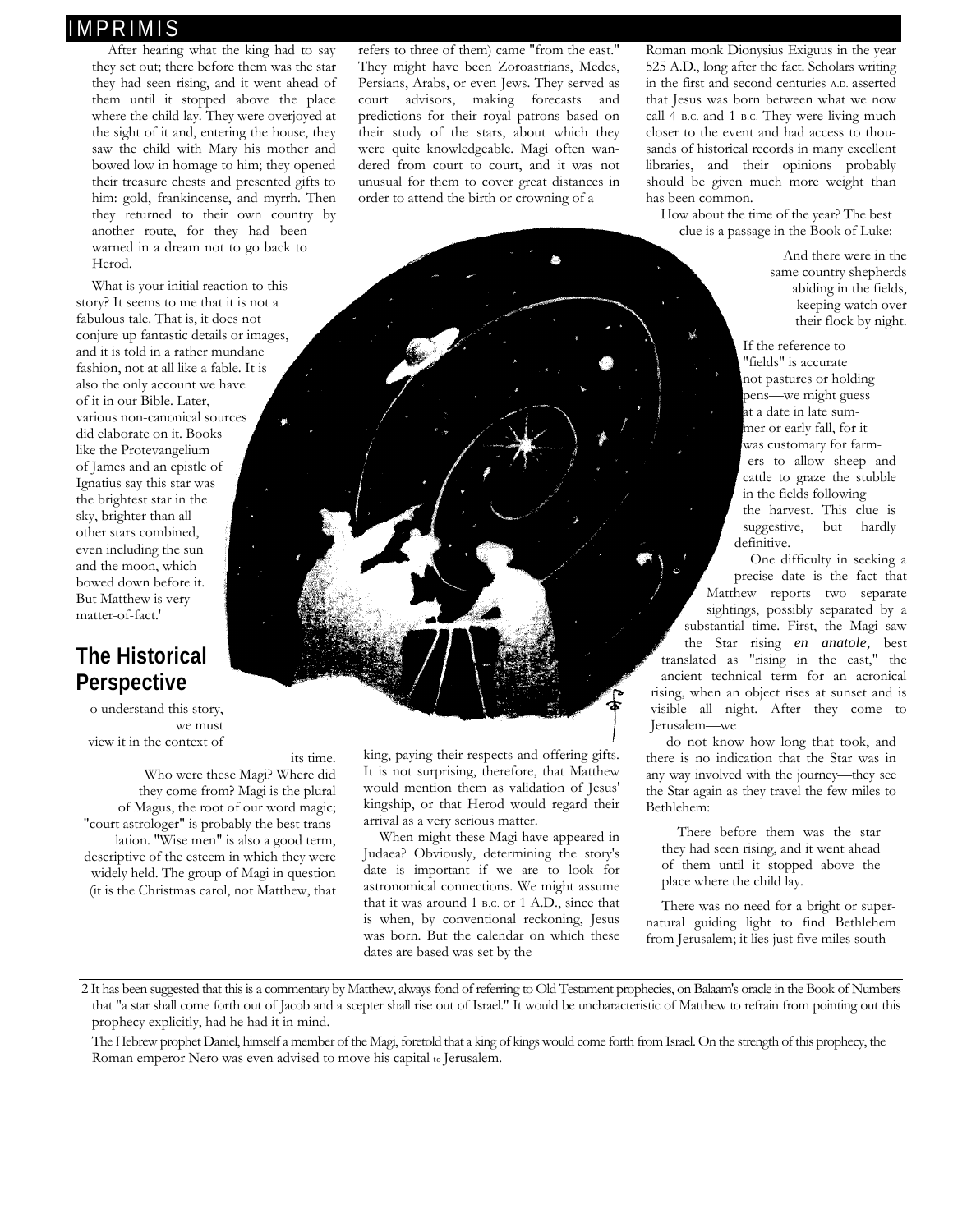on the main road. There is a reference not to the "house" of an infant *(brephos* in the Greek) but of *a paidion,* or toddler, indicating that some months may have elapsed since the birth itself.

What are the astronomical possibilities? This question has been asked many times since the Christian apologist Origen first raised it around 250 A.D. It is safe to say that every astronomical event known to have occurred during, say, the decade of interest has at some point been proposed as the Star of Bethlehem.

The key point to answering this question is to note that it is not just *any* astronomical event that is of interest. We can restrict our inquiry to those appearances that would have had astrological significance to the Magi, who declared:

"We observed the rising of *his* star, and we have come to pay him homage."

An astronomical event may not have been very obvious at all; certainly it was not obvious to Herod. Had it been an incomparably bright object, as later writers thought, there would be numerous written records of it. It is much more plausible that the Star of Bethlehem went unnoticed by all but a few experts such as the Magi.

#### **The Death of Herod**

 major key to the chronology is the date of the death of Herod, who figures prominently in our story. Herod was alive when the Star of major key to the chronology is the<br>date of the death of Herod, who fig-<br>ures prominently in our story.<br>Herod was alive when the Star of<br>Bethlehem appeared and the commonly quoted date for his death is 4 B.C.4 Thus dates of 7 B.C. through 4 B.C. are often given for the birth of Jesus. The political events of this period are best known from the writings of Josephus Flavius, the Jewish historian who lived from 37 A.D. to about 95 A.D. His testimony has always been considered vital in determining these dates. But the accounts of Josephus and the entire history of this period have been reassessed recently, with important new results, by Ernest Martin, whose book, *The Star that Astonished the World,* has become the authoritative source on the subject.'

According to Josephus, on the night of a lunar eclipse Herod executed two rabbis. They were accused of inciting some young

men to climb up on the wall and tear down the golden eagle that the king had ordered placed on the gate to the Temple in Jerusalem. This eagle was, of course, an abomination to the Jews because it was a graven image. Soon Herod himself died and was buried. One of his sons inherited his throne, shortly after which Passover was celebrated. It was long believed that the lunar eclipse in question occurred on March 13 in 4 B.C. But this was only a partial eclipse (40 percent total) and fairly hard to detect. And it occurred only 29 days before Passover. Here is what would have had to happen in those 29 days:

Herod was sick at the time of the execution of the rabbis and his condition worsened almost immediately. He was treated for a time by his physicians, to no avail. Herod then decided to pack up the royal household and move to Jericho to take the baths. He tried the baths unsuccessfully for some days and then returned to Jerusalem. Believing that he soon would die, Herod came up with a diabolical plan to insure that all of Israel would mourn his death, in spite of his unpopularity. He commanded the leading men from around the country to come to Jerusalem; there he imprisoned them in the Hippodrome and ordered the army to execute them as soon as he was dead. Israel would indeed mourn. (Fortunately, the order was not carried out.)

In the meantime, word arrived from Rome that Herod had the Emperor's permission to execute his rebellious son Antipater, and he promptly complied. Five days later he died, but not before decreeing that his was to be the largest funeral ever held in the history of the world. His body was embalmed. The army was assembled to carry his body in the funeral procession to a burial site some 25 miles away. The soldiers walked in bare feet, as was required when in mourning, traveling one mile a day. A legate from Rome, where word of Herod's death had been received, arrived to protect the royal treasury. Finally, Herod's son Archelaus was crowned king and had time to issue a few decrees prior to the celebration of Passover.

The 29 days between the eclipse of 4 B.C. and the following Passover simply do not allow enough time for all of this to have happened. A minimum of ten weeks would have been required. But on January 10,

1 B.C., there was a total lunar eclipse visible in Palestine, and it occurred twelve and a half weeks before Passover. As Martin points out, there are other compelling reasons to regard 1 B.C. as the true date of Herod's death. For example, the War of Varus, known to have followed Herod's death, can be redated to 1 B.C., where it fits the other known facts perfectly.

If we conclude that Herod did die in the spring of 1 B.C., we are free to add the years 3 B.C. and 2 B.C. to our search for the Star of Bethlehem. What was happening then? The year 2 B.C. marked the 25th anniversary of Caesar Augustus's rule and the 750th anniversary of the founding of Rome. Huge celebrations were planned. The whole empire was at peace. The doors of the temple of Janus were closed for only the third time in Roman history. To honor their emperor, the people were to rise as one and name Augustus *pater patriae,* or "Father of the Country." Now, getting the people of an empire to do something "spontaneously" requires a great deal of organization. And so an enrollment, or census, was ordered:

In those days, a decree went out from Caesar Augustus that all the world should be enrolled....And all went to be enrolled, each to his own city.

This enrollment, described in the Gospel of Luke, which brought Joseph and Mary to Bethlehem, always has been a mystery since no regular taxation census occurred at this time. But the *pater patriae* enrollment fits perfectly.

#### **The Astronomical Perspective**

hat astronomical events, possibly in the years 3 or 2 B.C., might have been related to the Star of Bethlehem? Novae have been hat astronomical events<br>
In the years 3 or 2 B.C.,<br>
Bethlehem? Novae hav<br>
suggested, the unexpected, sudden brightening of a star from invisibility into a bright object for a period of days or weeks. There is no historical record of such a nova, nor is it clear what a nova's astrological significance would be. Comets are candidates, for they appear sporadically, move, and even seem to point down to the earth. (This was Origen's choice.) But the recorded comets around

The reference is to Herod the Great. It was his son Herod Antipas who executed John the Baptist and who ruled at the time of the Crucifixion. 5 Ernest Martin, *The Star that Astonished the World* (ASK Publications, 1991). See also John Mosley, *The Christmas Star* (Griffith Observatory, 1987).